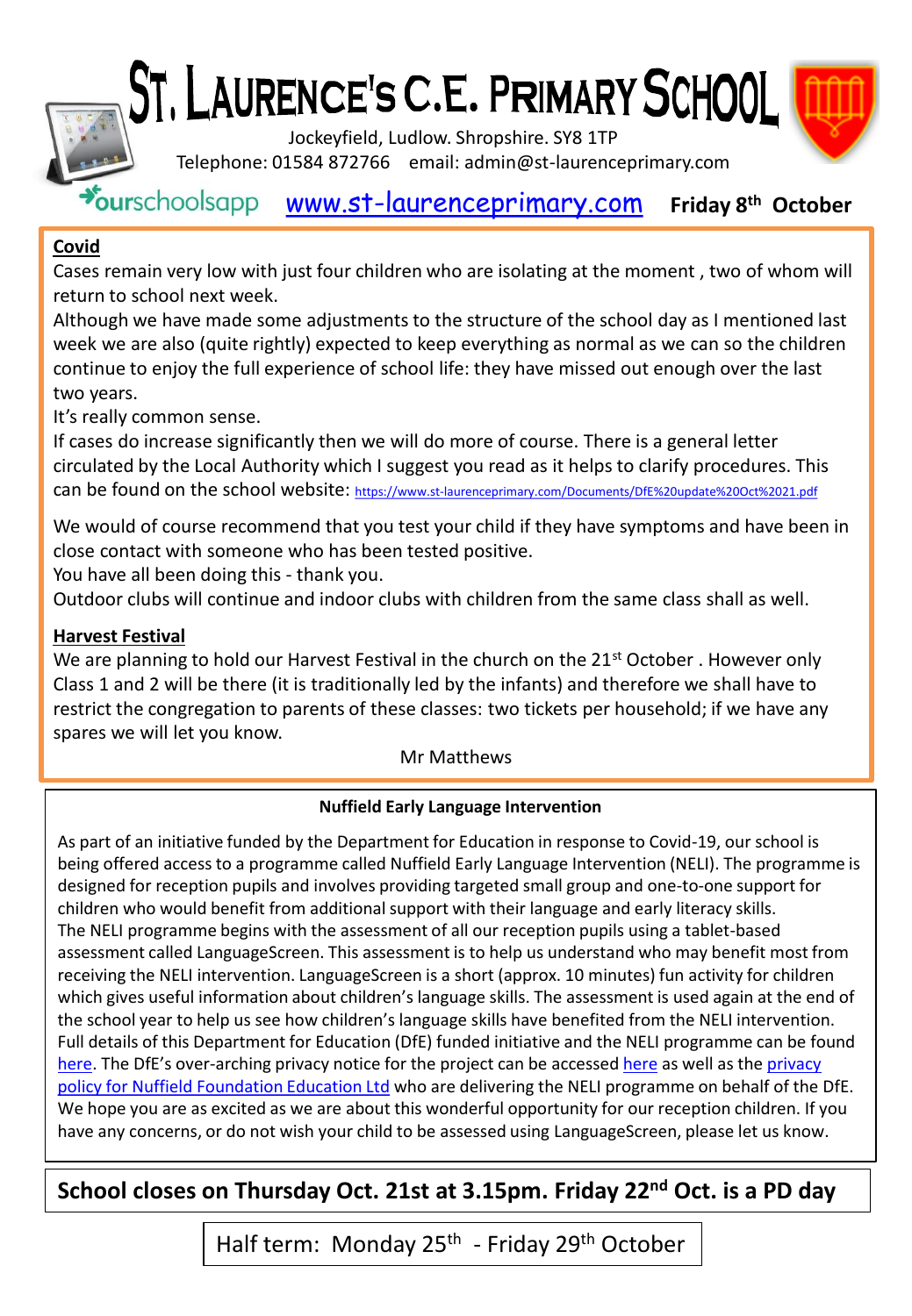#### **Transfer to Secondary School 2021**

All Year 6 pupils should have brought home a letter recently regarding their transfer to secondary school next year. Once applications have been made please could you let the office know. The deadline for secondary is **31st October 2021**

| Timetable for parent calls. Please ensure you have your phone to hand to take your call. Calls<br>may well be from a withheld number. |                    |                                |                     |                   |                                               |
|---------------------------------------------------------------------------------------------------------------------------------------|--------------------|--------------------------------|---------------------|-------------------|-----------------------------------------------|
| Mon. $18th$<br>Oct.                                                                                                                   | Tues. 19th<br>Oct. | Weds. 20 <sup>th</sup><br>Oct. | Thurs. 21st<br>Oct  | Tues. 2nd<br>Nov. | Weds. 3rd<br>Nov.                             |
| Y3 & Y5'                                                                                                                              | Y4 & Y5            | Y4 & Y6                        | <b>IY3 &amp; Y6</b> | Y1 & Y2           | $\frac{1}{2}$ Y <sub>1</sub> & Y <sub>2</sub> |

## **Diary Dates**

|                     | <b>Diary Dates</b><br>Dates for<br>the Diary:                                                             |  |  |
|---------------------|-----------------------------------------------------------------------------------------------------------|--|--|
| <b>October</b>      |                                                                                                           |  |  |
| 13 <sup>th</sup>    | <b>CANCELLED</b> - Year 6 class assembly                                                                  |  |  |
| 14 <sup>th</sup>    | Netball & football fixtures v Tenbury/Kimbolton Primary's (teams from Y5 & Y6) 4pm KO                     |  |  |
| 15 <sup>th</sup>    | Away fixture Vs Lacon Childe (teams from Y5 &Y6) Netball & Football 12 - 3pm                              |  |  |
| 18 <sup>th</sup>    | Parents evening telephone consultation - Year 3 & Year 5                                                  |  |  |
| 19 <sup>th</sup>    | Parents evening telephone consultation - Year 4 & Year 5                                                  |  |  |
| 20 <sup>th</sup>    | Parents evening telephone consultation - Year 4 & Year 6                                                  |  |  |
| 21 <sup>st</sup>    | Parents evening telephone consultation - Year 3 & Year 6                                                  |  |  |
| 21 <sup>st</sup>    | Harvest Festival - St Laurence's Church - 10am - Year 1 & Year 2.                                         |  |  |
|                     | <b>Limited to 2 tickets per household</b>                                                                 |  |  |
| 22 <sup>nd</sup>    | PD day - school closed                                                                                    |  |  |
| $25^{th} - 29^{th}$ | <b>Half term</b>                                                                                          |  |  |
| <b>November</b>     |                                                                                                           |  |  |
| 2 <sub>nd</sub>     | Parents evening telephone consultation - Year 1 & Year 2                                                  |  |  |
| 3 <sup>rd</sup>     | Parents evening telephone consultation - Year 1 & Year 2                                                  |  |  |
| 10 <sup>th</sup>    | <b>CANCELLED</b> - Year 5 class assembly                                                                  |  |  |
| 17 <sup>th</sup>    | <b>CANCELLED</b> - Year 3 class assembly                                                                  |  |  |
| <b>December</b>     |                                                                                                           |  |  |
| gth                 | Whole school Pantomime - Year $1$ - Year 6 - Jack & the Beanstalk                                         |  |  |
| <b>gth</b>          | Reception class Pantomime - Snow Queen                                                                    |  |  |
| 14 <sup>th</sup>    | School Christmas Lunch – please book online by 26 <sup>th</sup> November<br>Christmas Carol Concert - TBC |  |  |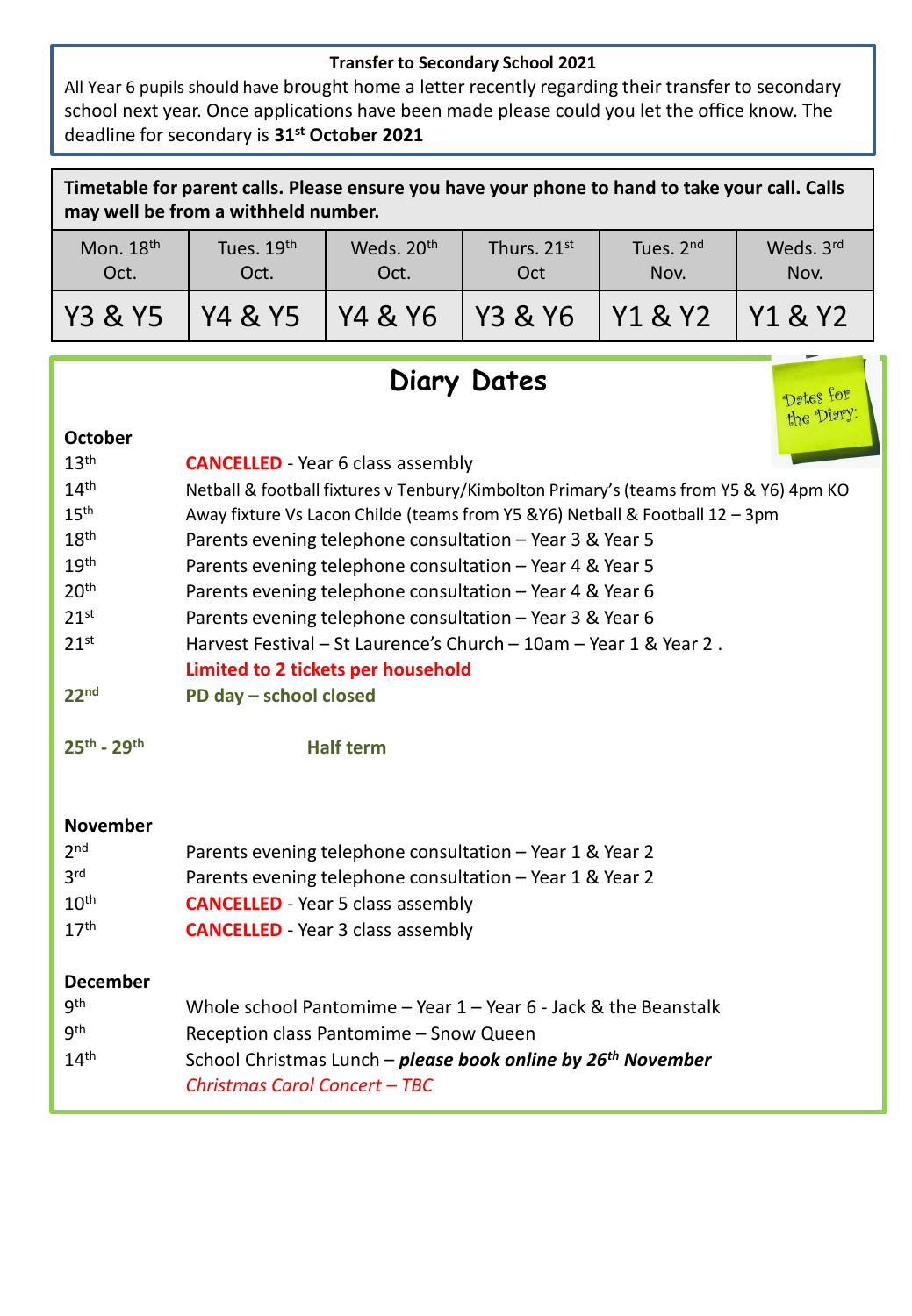